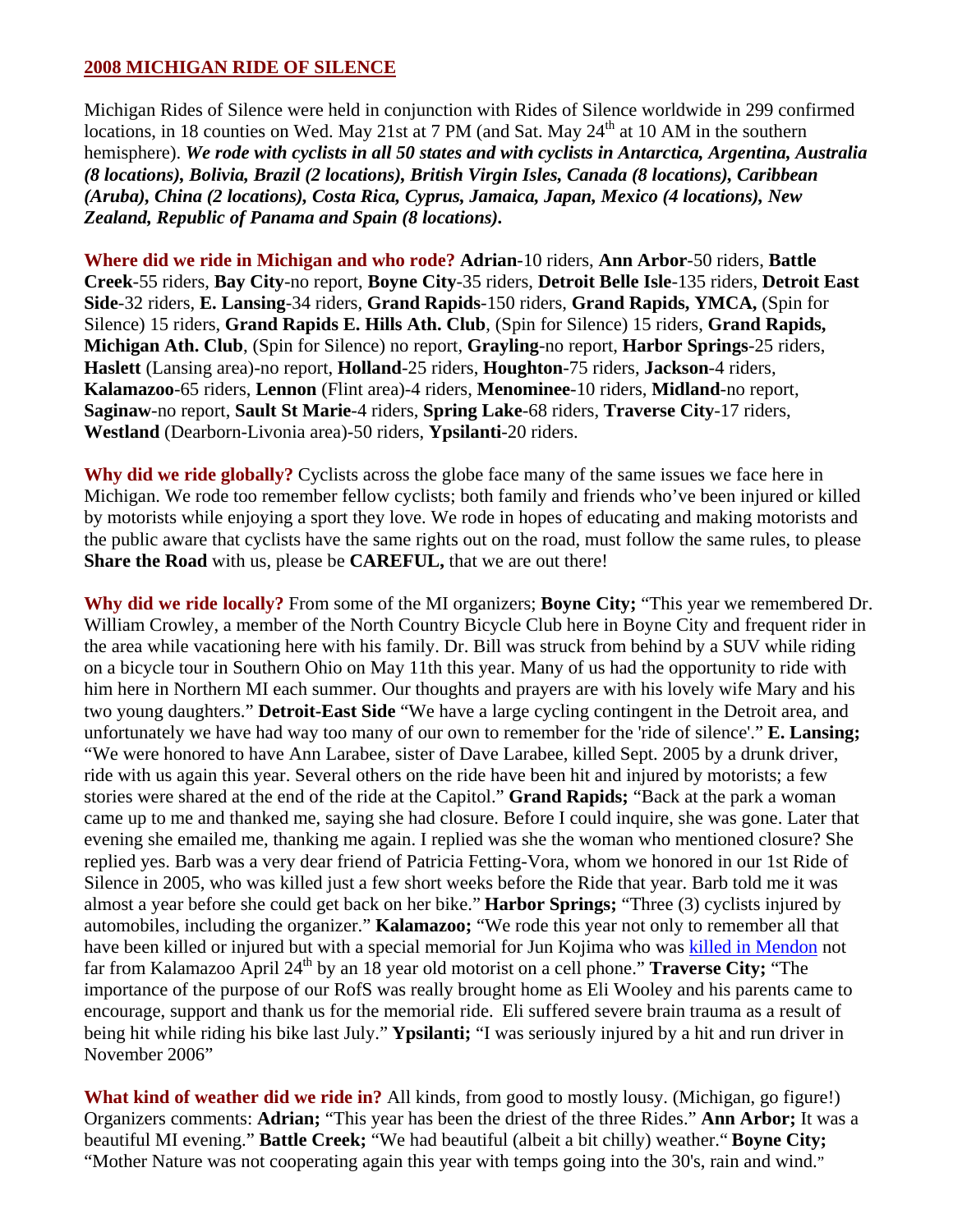**Detroit-Belle Isle;** "The weather threatened as it has every year…." **Grand Rapids;** "Under a cloudy, chilled - windy eve & showers began as we returned to the park." **Harbor Springs;** "Temps. at the start of the ride were dipping below 40F with stiff wind gusts and intermittent mist & rain." **Holland;** "On a clear and very cool evening." **Houghton;** "In spite of cold temps." **Kalamazoo;** "Under cloudy skies, gusty winds, and cool temps." **Lennon;** "At Lennon (Flint) it was chilly and wet." **Menominee;** "Braving the cold, windy, rainy weather." **Sault St Marie;** "The temps were in the 30's and it was almost snowing along with high winds." **Traverse City;** "Despite the 43º windy and rainy weather," **Westland;** "Just once I'd like to have decent weather for the most important ride of the year!"

**Some unique things to each Ride: Adrian;** "Even though we posted it at our High School (which has a community service/involvement hours requirement for grad.) we were unable to pick up any youth riders." **Ann Arbor;** "A few other cyclists, including Ann Arbor Mayor John Hieftje, joined the ride en route." **Battle Creek; "**The Club [Battle Creek Bicycle Club] took the opportunity to remind local cyclists that sharing the road goes both ways, and cyclists are responsible for obeying the same laws that we expect motorists to follow." **Detroit-E. Side;** "I make an announcement at the beginning of the 6:30pm ride of my intentions. I stop the group at 7pm, make the announcement that we will be riding in silence, in memory of fellow riders, and I mention the names of local riders that are especially near and dear to us that we have lost." **Detroit-Belle Isle;** "I especially appreciated the one guy who removed a pedal from his single speed and pedaled the entire ten miles with one leg." **E. Lansing;** "One cyclist rode his 1888 highwheeler in the event and back to MSU from downtown at an amazing clip." **Grand Rapids;** "Our 110 bright gold Share the Road/Ride of Silence T-Shirts made a strong statement as to why we were riding, …to members of the Grand Rapids & District Pipe Band for solemnly supporting us with "Amazing Grace" as we circled John Ball Park." **Holland;** "…along Holland's famous Tulip Lanes which were in bloom." **Jackson;** "With my expertise in repairing bikes over the past several months, I invited to give a discount to my customers if they were to ride in this years ROS and to my surprise I had 3 takers." **Kalamazoo;** "I was able to have a large poster made of Jun on a bicycle ride and requested all riders to sign this poster prior to our ride and my intentions are to send this poster to his family in Japan." **Menominee;** "..and we did ride through both Menominee MI and Marinette, WI, so we were in both states." [The 1st RofS ever to travel in 2 states!]

**Additional organizer comments:** Adrian; "Many new faces and we hope they'll join us on our weekly rides as well." **Ann Arbor;** Thank you to our local riders, volunteers, police and newspaper. And a big thank you to Mark Hagar for his consistent (and persistent) encouragement to all MI RofS organizers. ....." **Battle Creek;** "It was a successful event and we're hoping for an even bigger crowd next year." **Boyne City;** "As we begin a new cycling season we remind everyone to proceed with caution, follow the rules of the road and have a great summer." **Detroit-Belle Isle;** "Read the Letter from the Governor, made mention of riders in MI that were killed on bicycles this year, a silent prayer and the rules of the road." **Grand Rapids;** "Thanks again to Jim DeGracia of Jade Cycles who returned this year, mounting a regulation FDOT Share the Road sign to his bike, and being one of the last riders in our procession." **Grand Rapids WMCA;** "The room grew quiet as we slowed our pace to pay respects to those that had lost their lives while cycling outside. With every new slide, the room became more reverent, and when the Power Point presentation was over, and participants were getting ready to go, there was a somber and quiet atmosphere. **Grand Rapids E. Hills Ath. Club;** "Participants were very respectful and supportive of the event. Thank you so much for your effort. I really appreciate being a part of this great event." **Harbor Springs;** "I want to say Thank you to Chris Phelan and all RofS organizers for your inspiration and determination. We hope to greatly increase our numbers in 2009 and to increase awareness of motorists and safety of cyclists locally and globally." **Kalamazoo;** "Jun rode in last years Kalamazoo's RofS and tragically and unnecessarily he is no longer with us." **Lennon;** "We had a small number, but a meaningful ride." **Menominee;** "I'm not giving up tho, I will try my best to get better participation next year," **Sault St. Marie;** "Hopefully the 2009 RofS will bring sunshine." **Spring Lake;** "They rode two by two for 8 miles through the Spring Lake area in complete silence